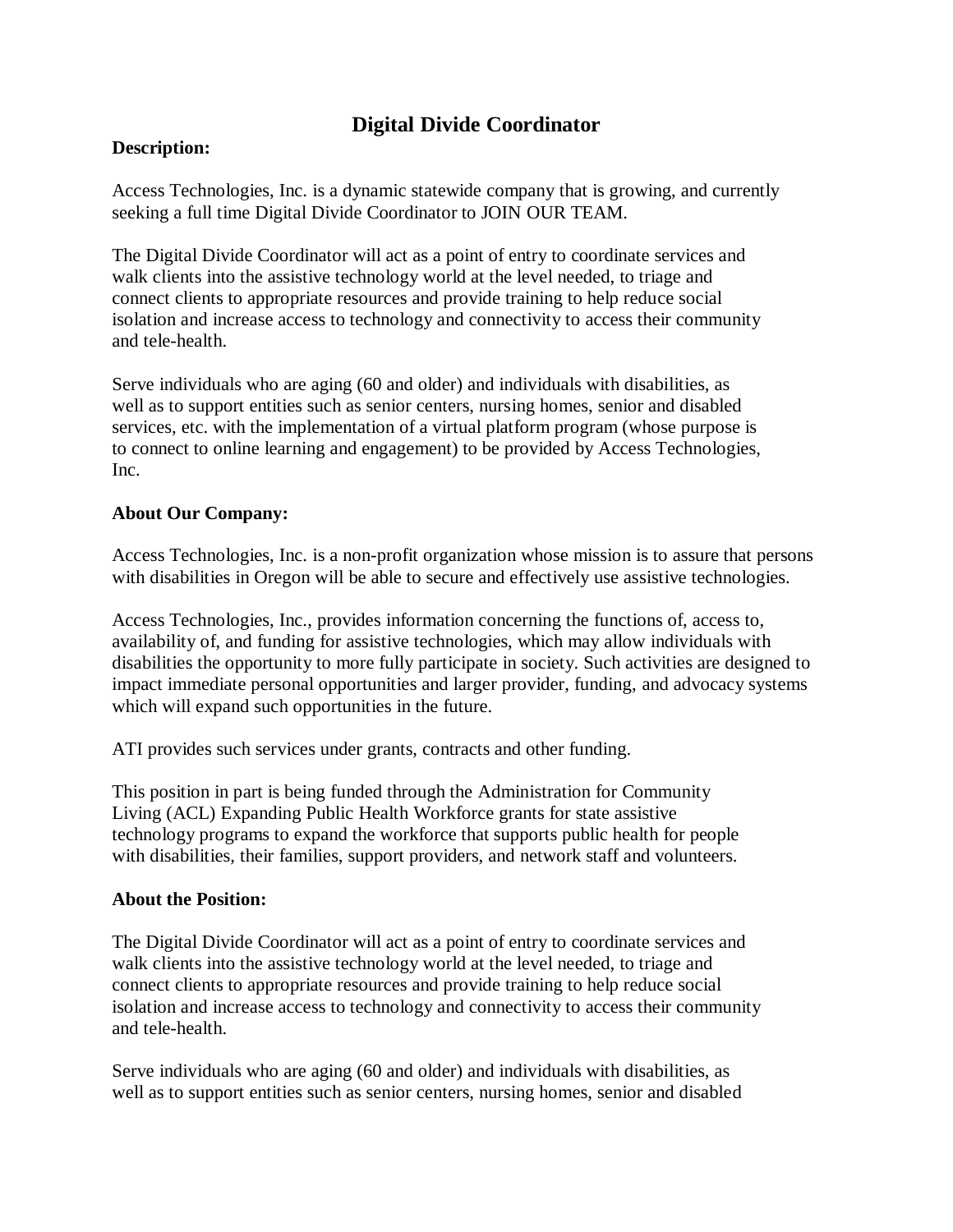services, etc. with the implementation of a virtual platform program (whose purpose is to connect to online learning and engagement) to be provided by Access Technologies, Inc.

- Answering inbound technical support calls;
- Providing a pleasant client interaction and maintaining call control by using communication tactics;
- Engaging clients to assess their situation, wants and needs in order to provide
- Connecting clients to community resources; funding sources and grants;
- Connecting clients to accessible digital resources;
- Helping clients connect to internet services with Wi-Fi;
- Providing support for clients to access telehealth related services; online resources;
- Providing support for clients to community activities to reduce social isolation, including online grocery, ordering and delivery apps;
- Providing group trainings, remotely or in-person to clients to instruct on basic device operations, connect to Wi-Fi, help teach the built-in accessibility features of devices and connect to the virtual platform, as appropriate;
- Preparing computers and tablets to be shipped to clients.
- Connecting clients with AT Act program activities such as device loan, demonstration, reuse, financing and other services;
- Referring clients to comprehensive assistive technology services such as AT evaluations and AT training, as appropriate (not covered under grant activities);
- Training with internal and external partners on general assistive technology services, activities, and devices (including Train the Trainer);
- Performing outreach and connecting with underserved populations, including non-English speaking populations, ethnicity, geography, disability, income, sexual orientation, and gender identity;
- Providing tech support, training materials and/or training sessions to senior centers and other entities and their clients to connect to and access virtual platforms;
- Collecting in-depth data, conducting data entry and reporting for federal and state reporting requirements.

## **Qualifications:**

The successful candidate enjoys working as a member of a team, as well as independently; is customer oriented with customer service skills; has excellent written and oral communication skills; has experience with recordkeeping systems; is familiar with computers and various types of current office software; has experience working with persons with varying degrees of ability; Bilingual: English and Spanish helpful; and has the ability to lift, twist, bend, stoop, and kneel, repetitively.

## **Some of our benefits:**